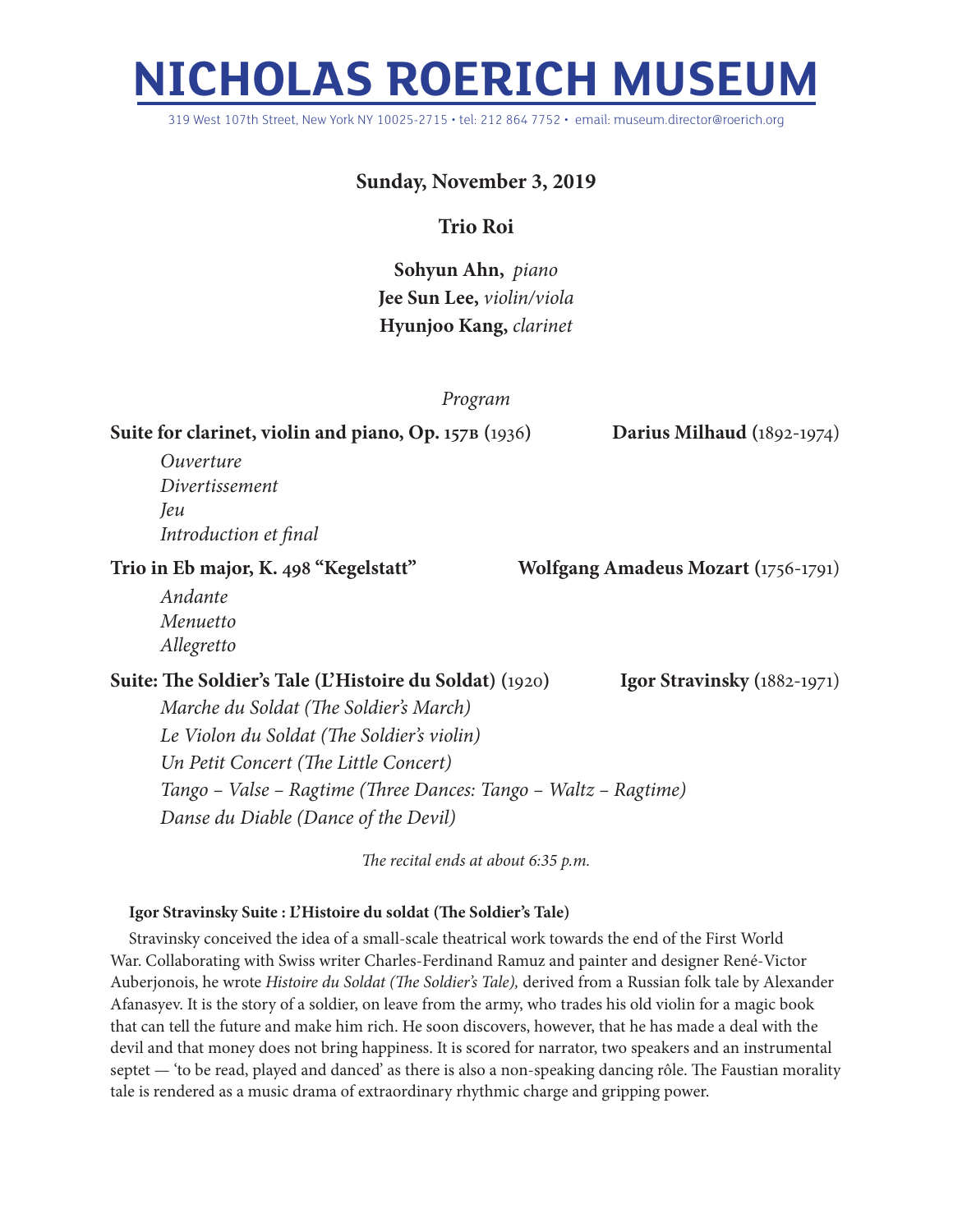#### **Trio Roi**

Formed in 2019 and combining three distinctive musical personalities into a unique collective, the Trio Roi draws its name from "El Roi" in the Bible and it is translated as "the God who sees me". The trio debuts this season in the Chamber on Main Series at NV Hall and Roerich Museum in New York City.

Members of the Trio Roi each have careers as soloists and chamber musicians. These musicians have performed at various venues in the United States, Asia and Europe such as Carnegie Hall, Merkin Hall, Alice Tully hall, Sejong Hall, Seoul Arts Center and Chicago Cultural Center.

Pianist Sohyun Ahn is a graduate of Manhattan School of Music and Rutgers University. She has been invited and has performed extensively in many countries in Asia, Europe and across the United States. She is currently the director of piano and music theory at Geneva Conservatory of Music

Violinist Jee Sun Lee received her Bachelor's degree at Seoul National University, Master of Music from Eastman School of Music and Doctorate degree from Stony Brook University. She is a former assistant concertmaster of the Westchester Chamber Symphony. She is currently the director of chamber music at Ramapo College NJ and is member of faculty at Concordia Conservatory.

Clarinetist Hyun Joo Kang received her Bachelor's degree at Seoul National University, and Master of Music and Artist Diploma at Yale University School of Music. She is the former assistant principal clarinet of Korean Symphony orchestra. She is currently a member of the Quartet Piri and the New York Wind Orchestra.

**Sohyun Ahn** was named the Best Concert of the Year by Eumak-Chunchu, South Korea's leading classical music journal and has been described as a "an absolute master" by New York Concert Review. She has been invited to perform in Germany, Italy, the United Kingdom, Portugal, Iceland, Japan, Malaysia, Brunei Darussalam, South Korea and the United States. Recently she made her Chicago Cultural Center debut on the Dame Myra Hess Concert Series.

In the States, her performance venues include Carnegie's Weill Hall, Alice Tully Hall, Merkin Hall, Steinway Hall, Klavierhaus, Dimenna Center, Beethoven Haus, Bechstein Hall, Hubbard Recital Hall, Julliard School, Hunter College, Concordia College, Union Theological Seminary, Trinity Church, Saint Paul's Chapel, Interchurch, Central Presbyterian Church, First Baptist Church, St. Johns in the Village in New York City. She has also performed at Rutgers University, St. Elizabeth College, All Saints Episcopal Church, Madison Grace Church, Kirkpatrick Church, NV Hall, Nous Theater in New Jersey, An Die Musik in Baltimore, Bates Recital Hall at the University of Texas at Austin, Dallas Public Library and Chicago Cultural Center. Her performances and interviews have been broadcast nationally in South Korea on EBS-TV and live broadcast on Chicago's classical station WFMT.

A graduate of Manhattan School of Music and Rutgers University, Sohyun is a director at Geneva Conservatory of Music in NYC. In 2019, she will give the complete Mozart Piano Sonata concert series at St. Johns in the village, NYC. More information at sohyun.org.

**Jee Sun Lee**, violinist, has performed as guest soloist, recitalist, and chamber musician throughout the US, Russia, Italy and Korea. She made her Chicago Cultural Center debut on the Dame Myra Hess Concert Series in 2015, which was broadcast live on WFMT radio. Ms. Lee has given recitals at the Roerich Museum (NY), An die Musik Live (MD), the Windsor Art Center (CT), Noble Art Recital Series (PA), University of Virginia, Central Michigan University, The College of New Jersey and Sejong Arts Center in Korea, and performed as a soloist with the Korean Chamber Orchestra, The ensemble of Soloists Sofia in Russia, Promise Chamber Orchestra, Bergen Youth Orchestra and Queensboro Symphony Orchestra.

An active chamber musician, having studied with the Grammy Award-winning Emerson String Quartet and appearing in chamber music performances with Lawrence Dutton, Eugene Drucker, Philip Setzer, Julia Lichten, David Geber and John Patitucci, Ms. Lee regularly performs on the Hoch Chamber Music Series at Concordia College, NY.